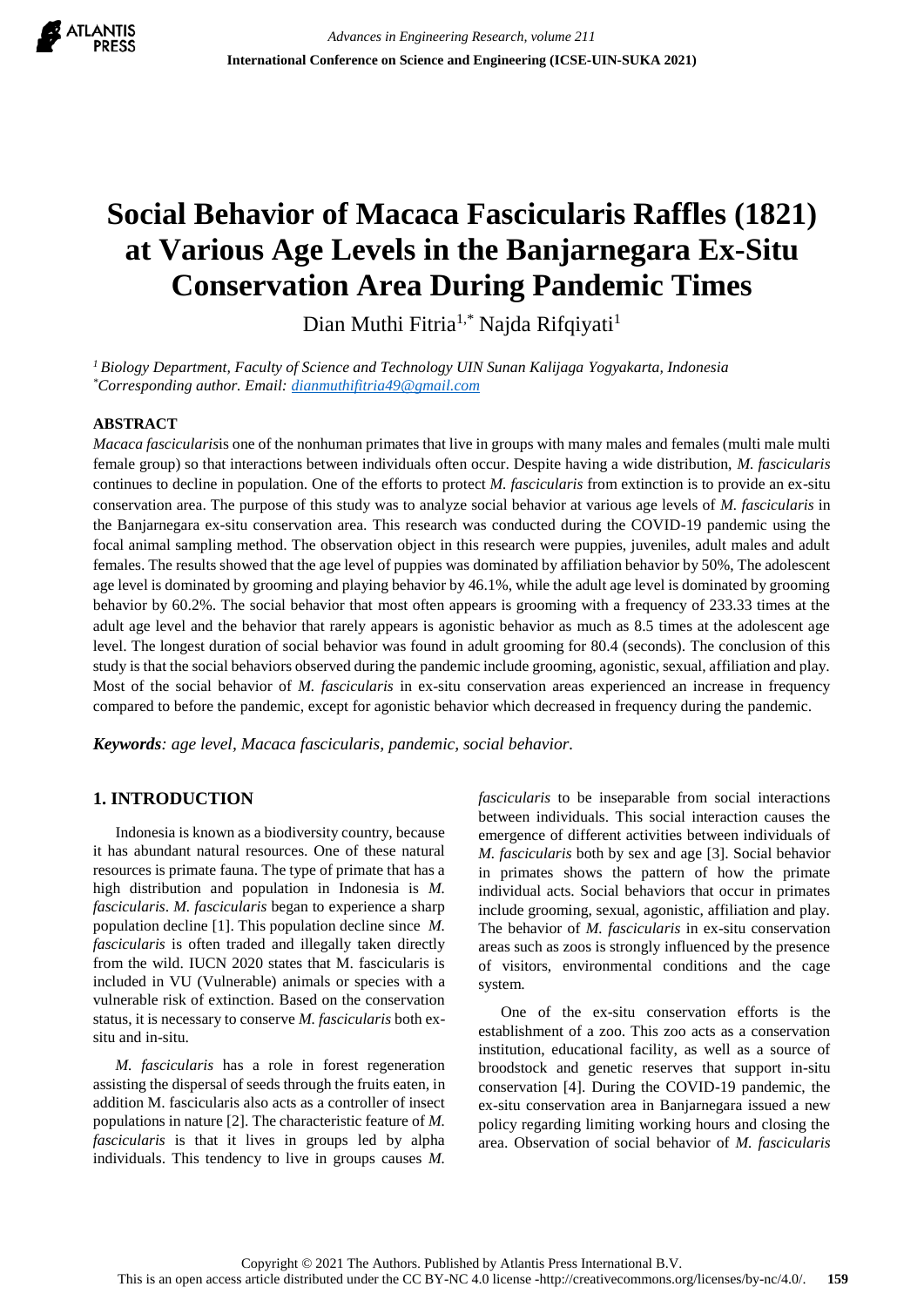during this pandemic aims to analyze how social behavior occurs and to analyze the value of the frequency, relative frequency and duration of social behavior that occurs.

# **2. METHOD**

This research was conducted in Banjarnegara, Central Java in June-July 2020. The objects observed were male and female *M. fascicularis* at various ages (adult males, adult females, juveniles and infant).

Direct observation was conducted to collect the characteristics of each individual of *M. Fascicularis* and its adaption using pursosive sampling method. Data collection on social behavior of *M. fascicularis* was carried out using the focal animal sampling. Observations were made from 8 am to 3 pm. Data recording was done by continuous sampling method with 50 minutes intervals of observation and 10 minutes of rest. The social behavior observed was grooming (investigating), sexual, affiliative, agonistic and play behavior. The environmental parameters recorded were temperature and humidity.The secondary data in this study were the individual history of the object and the condition of the cage.

Calculation of relative frequency is calculated using the Martin and Bateson (1988) formula:

## Relative frequency

= total of certain social behavior activities<br>All 100% total of social behavior activities

The duration value is obtained from the calculation using the formula using the formula:

Duration = total time of certain social behavior (seconds) total time of observation (seconds)

This data was analyzed descriptively comparatively at various age levels of *M. Fascicularis*.

### **3. RESULTS**

*M. fascicularis* in ex situ conservation Banjarnegara are 7 individuals (3 adults, 2 juveniles and 2 infant). During observation of *M. fascicularis* was not only interaction among individuals of the same age level, but also in pairs with individuals from other groups except for sexual behavior that is carried out only with adult group individuals. Social behavior takes place in all parts of the d cage, on the floor, enrichmet trees, fences and roofs.



**Figure 1** Graph of observed social behavior. A. Graph of the frequency of social behavior., B. Graph of the relative frequency of social behavior., C. Graph of the duration of social behavior of *M. fascicularis*.

Allogrooming was carried out by *M. fascicularis* in the conservation area usually starts at the ends of the body and spreads to the armpits or groin of the allogrooming partner, sometimes starting from the back. While a*utogrooming* is usually done using one hand or foot and some have been observed shaking their bodies to clean themselves. When doing allogrooming, there are individuals who provide grooming and individuals who receive grooming. Adult individuals and adolescents during allogrooming can act as both givers and recipients of grooming, while in puppies only act as recipients of grooming. Grooming frequency of *M. fascicularis* in TWA Grojogan Sewu recorded 145 times [3]. The total frequency of grooming *M. fascicularis* in the Banjarnegara ex-situ conservation area during the pandemic at all age levels was higher than other place, which was 436.8 times (Figure 1).

Sexual behavior of *M. fascicularis* in the ex-situ conservation Banjarnegara was only found at the adult age level as much as 21.67 times with a duration of 3.6 seconds (Figure 1). The observed sexual behavior of *M. fascicularis* did not always reach the ejaculation stage and not all sequences were carried out. Stages of adult age are only observed showing genital (hindquarter present) and genital examination (inspection) by adult males. Sometimes sexual behavior is carried out directly at the mounting stage or when the male climbs the female without showing genitals (hindquarters permission) and genital inspection (inspection). Before engaging in sexual behavior, adult males usually approach adult females to provide a stimulus in the form of grooming or agonistic behavior. if the female individual is in estrus, sexual behavior occurs and sexual behavior does not occur if the adult female is not in estrus. The frequency of sexual behavior of *M. fascicularis* in TWA Grojogan according is 5 times, this is the same as the value of the frequency of sexual behavior of *M. maura* in Lejja nature tourism, Sopeng as much as 5 times [5]. The sexual frequency value of *M. fascicularis* in the Banjarnegara ex-situ conservation area during the pandemic was much higher than in TWA Grojogan Sewu and in Lejja Sopeng nature tourism, which was 21.67 times.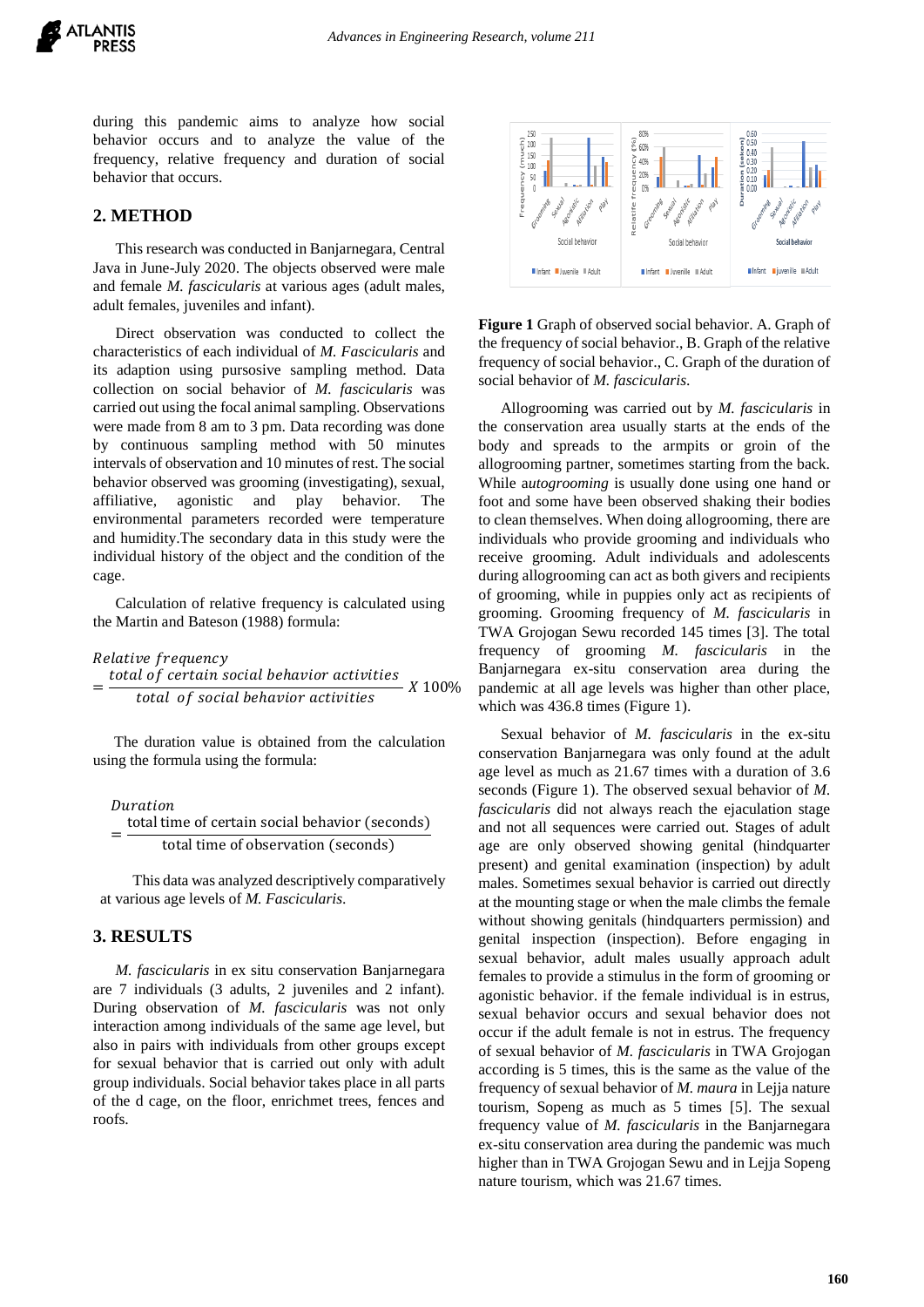The emergence of agonistic behavior in the Banjarnegara ex-situ conservation area is influenced by 2 factors, namely factors from outside the cage and factors from inside the cage. If conditions outside the cage or inside are not conducive, this can provide a stimulus to *M. fascicularis* which produces an agonistic behavioral response. This unfavorable condition can be in the form of sounds from other animals, cats or officers passing through the cage or from noise in the cage. The agonistic frequency of *M. fascicularis* in Nature Park Selangor was recorded 628 times [6]. The frequency of *M. fascicularis* agonistic behavior in TWA Suranadi Lombok is 126 times [7]. Compared to the frequency of agonistic behavior in TWA Suranadi Lombok, it can be concluded that the frequency of agonistic behavior in ex-situ conservation areas decreased during the pandemic with a frequency range of 8.5-13 times a day at all age levels (Figure 1). This is because during the pandemic the Banjarnegara ex-situ conservation area was closed for tourist visits, so there was no stimulus from visitors that affected the agonistic response of *M. fascicularis*.

Affiliation behavior during observation of *M. fascicularis* in the Banjarnegara ex-situ conservation area was divided into 2 sub-activities, namely contact and breastfeeding. Hugs and cuddles are included in the contact subactivity. The age level of tillers has the highest frequency of affiliation compared to other age levels as much as 230.5 times (Figure 1), because one of the characteristics of the infant is that it is always in its mother's arms and also still suckling its mother. Affiliation behavior usually arises because two individuals approach each other and then they give a hug response because one individual feels threatened, for example, infant who feel threatened because of the tense cage conditions approach an older individual for protection. This behavior is also one of the instincts of the mother to always take care of her infant.

Play behavior in the Banjarnegara ex-situ conservation area include fighting, biting each other, chasing each other, hanging from trees or roofs, playing with water and pulling tails. Adult individuals are observed to perform play behavior even though the frequency and duration is very low, this behavior is beneficial for adult individuals to reduce stress and as a form of affection [8]. Interaction in *M. fascicularis* known as rough and tumble or a way of playing that tends to be rough but does not show any indication of agonistic behavior. Play behavior usually begins when one individual attracts the attention of his partner's individual by pulling the tail. Then the individual pairs will respond in the form of encouragement, then the two individuals interact with each other, tugging or biting each other. Frequency of play *M. fascicularis* in TWA Grojogan Sewu was 77 times [3]. Frequency of play behavior of *M. fascicularis* in Padang Teratak Wildlife Sanuctary was 52 times [9]. The frequency of playing *M. fascicularis* in the Banjarnegara ex-situ conservation area during the pandemic was higher than in other places, the frequency was 263 times (Figure 1).

## **4. CONCLUSION**

The social behaviors of *M. fascicularis* in Banjarnegara ex-situ conservation area grooming, agonistic, affiliation and playing behavior. Sexual behavior is only observed at the adult age level. The frequency of social behavior of *M. fascicularis* in the exsitu conservation area of Banjarnegara ranged from 8.5 to 233.33 times during the study with the highest frequency of behavior with the highest frequency of grooming behavior at all age levels. The relative frequency of the highest social behavior of *M. fascicularis* was 60.2% for grooming behavior at the adult age level and the lowest percentage was 2.2% at the adult age level playing behavior. The longest duration of social behavior is 80.4 (seconds) in adult grooming behavior and the shortest duration is 1, 2 (seconds) on agonistic behavior at the adolescent age level. The frequency of grooming, sexual, affiliation and playing behavior of *M. fascicularis* in the Banjarnegara ex-situ conservation area has increased than other research

during the pandemic, while the agonistic behavior of *M. fascicularis* in the Banjarnegara ex-situ conservation area has decreased in frequency during the pandemic.

## **ACKNOWLEDGMENTS**

The researcher would like to thank to Banjarnegara ex situ conservation who support and also help during research.

#### **REFERENCES**

- [1] M.D. Gumert, D. Rachmawan, E. Iskandar, J. Pamungkas, Population of the Long-tailed macaques (*Macaca fascicularis*) at Tanjung Puting National Park, Central Kalimantan, in: Jurnal Primatologi Indonesia, vol. 9(1), 2012, pp.3-12.
- [2] M.R. Rizaldy, Tj. Haryono, U. Faizah, Feeding activity of Long-tailed Monkey (*Macaca fascicularis*) in Nepa Forest, Sampang Regency, Madura, in: LenteraBio, vol. 5(1), 2016, pp. 66-73.
- [3] A. Saputra, Marjono, D. Puspita, Suwarno. Behaviour study of Long-tailed Monkeys (*Macaca fascicularis*) population on Grojogan Sewu Tawangmangu Karanganyar, in: Bioeksperimen Jurnal Penelitian Biologi, vol. 1(1), 2015, pp. 6-11. DOI:

<https://doi.org/10.23917/bioeksperimen.v1i1.310>

[4] A. Puspitasari, B. Masy'ud, T. Sunarminto, Contribution value of zoo to the wild animal conversation, socio-economic and physical environment: case study in Bandung Zoo, in: Media